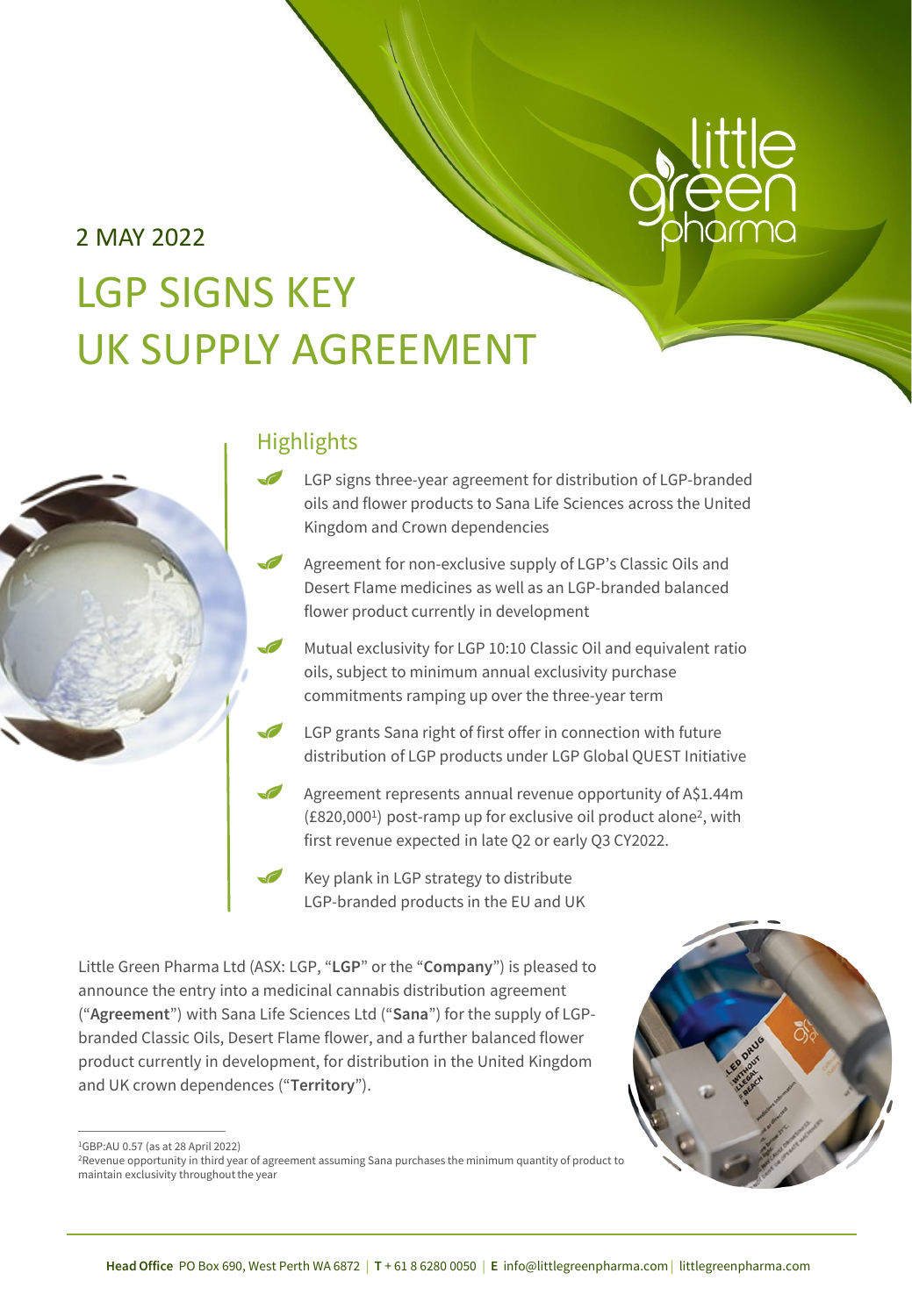

Under the Agreement, the parties grant each other mutual exclusivity in the Territory for the supply or distribution of LGP 10:10 Classic Oil and medicinal cannabis oils with the same or similar ratios, subject to Sana meeting certain minimum exclusivity purchase thresholds per annum.

With a potential revenue opportunity of A\$1.44m (£820,000<sup>1</sup>) per annum in the third year just for the 10:10 oil, together with additional revenues from sales of the remaining oils and flower ranges, the Agreement represents a key step in LGP's twin strategy of selling its own LGP-branded sales into the UK and EU while developing and supplying client-specific white-label strains for clients across Europe.

# Material terms of the Agreement

- Term is 3 years from first import with extension by agreement
- Minimum purchase orders for flower products between 10- and 20 kilograms post ramp-up and 500 oil units per shipment
- $\epsilon$ Sana to provide purchase orders to confirm supply – first purchase order expected end CYQ2 or early Q3
- $\sqrt{2}$ Sana must purchase units valued at between \$431,000 (£246,000) and \$1.44m (£820,0001) per year to maintain exclusivity for LGP 10:10 Classic Oil in the Territory and may not purchase any medicinal cannabis oils with the same or similar active ingredient ratios
- Product pricing is fixed with volume discounts
- Sana has right of first offer for the distribution of any  $\mathcal{L}$ LGP products under LGP's Global QUEST Initiative
- $\sqrt{2}$ LGP may pass on 50% of any increases in cost of production above 110% of its production costs as at date of Agreement

2GBP:AU 0.57 (as at 28 April 2022) 3GBP:AU 0.57 (as at 28 April 2022)